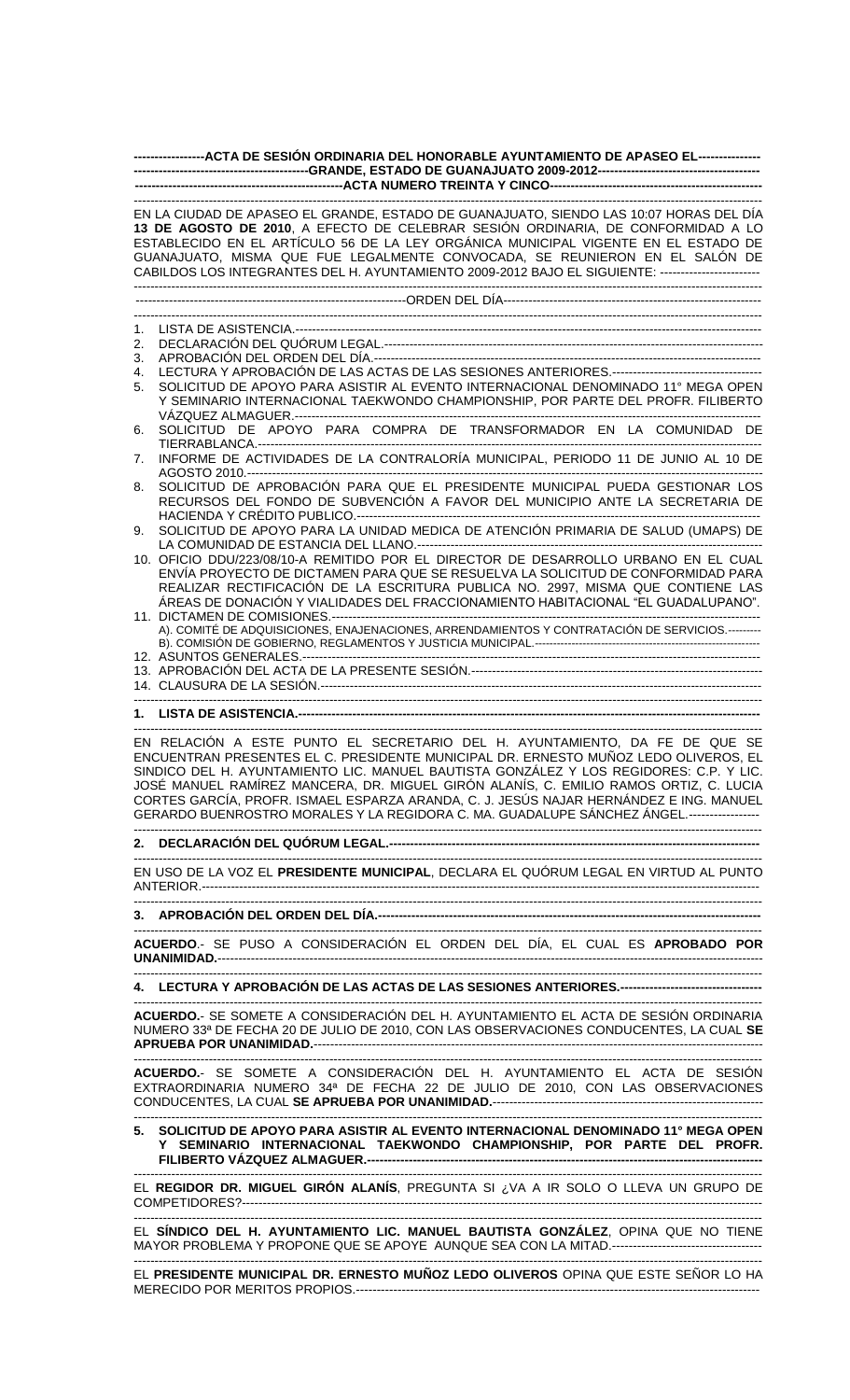------------------------------------------------------------------------------------------------------------------------------------------------------- **ACUERDO.**- SE APRUEBA SE LE APOYE AL PROFR. FILIBERTO VÁZQUEZ ALMAGUER CON LA CANTIDAD DE HASTA \$ 10,000.00 (DIEZ MIL PESOS 00/100M.N.) A TRAVÉS DE LA COORDINACIÓN MUNICIPAL DEL DEPORTE Y ATENCIÓN A LA JUVENTUD. **SE APRUEBA POR UNANIMIDAD.**---

------------------------------------------------------------------------------------------------------------------------------------------------------- **6. SOLICITUD DE APOYO PARA COMPRA DE TRANSFORMADOR EN LA COMUNIDAD DE TIERRABLANCA.---**

------------------------------------------------------------------------------------------------------------------------------------------------------- LA **REGIDORA C. MA. GUADALUPE SÁNCHEZ ÁNGEL**, HACE EL COMENTARIO DE QUE SE TENDRÍA QUE VER ESO, PORQUE LE COMENTARON UNOS HABITANTES DE LA COMUNIDAD DE TIERRABLANCA QUE EL TRANSFORMADOR YA ESTA INSTALADO.-------------------------------------------------------------------------------

------------------------------------------------------------------------------------------------------------------------------------------------------- EL **REGIDOR DR. MIGUEL GIRÓN ALANÍS**, PROPONE SE LE APOYE A LA COMUNIDAD CON LA CANTIDAD DE \$ 20,000.00 (VEINTE MIL PESOS 00/100M.N.) Y SE IMPLEMENTEN MEDIDAS DE SEGURIDAD ---------------------------

------------------------------------------------------------------------------------------------------------------------------------------------------- EL **REGIDOR ING. MANUEL GERARDO BUENROSTRO MORALES**, SUGIERE QUE COMPRUEBEN QUE EL TRANSFORMADOR FUE ROBADO, ESTO PARA QUE NO SE PRESTE A MALAS INTERPRETACIONES.---

------------------------------------------------------------------------------------------------------------------------------------------------------- **ACUERDO.**- SE APRUEBA SE APOYE A LA COMUNIDAD DE TIERRABLANCA CON LA CANTIDAD DE \$ 20,000.00 (VEINTE MIL PESOS 00/100M.N.) PARA LA COMPRA DE UN TRANSFORMADOR PARA EL POZO DE AGUA POTABLE. **SE APRUEBA POR UNANIMIDAD.**-----------------------------------------------------------------------

------------------------------------------------------------------------------------------------------------------------------------------------------- **7. INFORME DE ACTIVIDADES DE LA CONTRALORÍA MUNICIPAL, PERIODO 11 DE JUNIO AL 10 DE AGOSTO 2010.---------------------------------------------------------------------------------------------------------------------------**

------------------------------------------------------------------------------------------------------------------------------------------------------- **ACUERDO.**- ESTE H. AYUNTAMIENTO 2009-2012 SE DA POR RECIBIDO EL INFORME DE ACTIVIDADES DE LA CONTRALORÍA MUNICIPAL, CORRESPONDIENTE AL PERIODO 11 DE JUNIO AL 10 DE AGOSTO 2010. **SE APRUEBA POR UNANIMIDAD**

------------------------------------------------------------------------------------------------------------------------------------------------------- **8. SOLICITUD DE APROBACIÓN PARA QUE EL PRESIDENTE MUNICIPAL PUEDA GESTIONAR LOS RECURSOS DEL FONDO DE SUBVENCIÓN A FAVOR DEL MUNICIPIO ANTE LA SECRETARIA DE HACIENDA Y CRÉDITO PUBLICO.----**

------------------------------------------------------------------------------------------------------------------------------------------------------- **ACUERDO.**- SE AUTORIZA AL PRESIDENTE MUNICIPAL DR. ERNESTO MUÑOZ LEDO OLIVEROS PARA QUE GESTIONE LOS RECURSOS DEL FONDO DE SUBVENCIÓN A FAVOR DEL MUNICIPIO ANTE LA SECRETARIA DE HACIENDA Y CRÉDITO PUBLICO A FIN DE LLEVAR A CABO LA GESTIÓN DE RECURSOS ECONÓMICOS PARA LA CONSTRUCCIÓN DE LAS PLANTAS DE TRATAMIENTO EN 11 COMUNIDADES DEL MUNICIPIO. **SE APRUEBA POR UNANIMIDAD.**-----------------------------------------------------

------------------------------------------------------------------------------------------------------------------------------------------------------- **9. SOLICITUD DE APOYO PARA LA UNIDAD MÉDICA DE ATENCIÓN PRIMARIA DE SALUD (UMAPS) DE LA COMUNIDAD DE ESTANCIA DEL LLANO.---------------------------------------------------------------------------------**

------------------------------------------------------------------------------------------------------------------------------------------------------- EL **REGIDOR DR. MIGUEL GIRÓN ALANÍS**, SUGIERE SE LES PROPORCIONE UN APOYO PARA COMPRAR LAS LAMINAS QUE SOLICITAN.-----------------------

------------------------------------------------------------------------------------------------------------------------------------------------------- EL **REGIDOR ING. MANUEL GERARDO BUENROSTRO MORALES**, SUGIERE QUE VAYA EL DIRECTOR DE OBRAS PUBLICAS PARA QUE VEA CUANTA SUPERFICIE ES.---------------------------------

------------------------------------------------------------------------------------------------------------------------------------------------------- **ACUERDO.**- SE APRUEBA APOYAR A LA UNIDAD MEDICA DE ATENCIÓN PRIMARIA DE SALUD (UMAPS) DE LA COMUNIDAD DE ESTANCIA DEL LLANO CON LAMINAS TRANSPARENTES PARA TECHAR UNA PARTE DEL PATIO DE SERVICIO DE DICHA UNIDAD MEDICA. **SE APRUEBA POR UNANIMIDAD.**-------------

------------------------------------------------------------------------------------------------------------------------------------------------------- **10. OFICIO DDU/223/08/10-A REMITIDO POR EL DIRECTOR DE DESARROLLO URBANO EN EL CUAL ENVÍA PROYECTO DE DICTAMEN PARA QUE SE RESUELVA LA SOLICITUD DE CONFORMIDAD PARA REALIZAR RECTIFICACIÓN DE LA ESCRITURA PUBLICA NO. 2997, MISMA QUE CONTIENE LAS ÁREAS DE DONACIÓN Y VIALIDADES DEL FRACCIONAMIENTO HABITACIONAL "EL**   $GUADALUPANO''.$ 

------------------------------------------------------------------------------------------------------------------------------------------------------- EL **DIRECTOR DE DESARROLLO URBANO, ARQ. JOAQUÍN DE LA CRUZ ÁVILA**, DA EXPLICACIÓN AL RESPECTO.-------------------------------------------------------------------------------------------------------------------------------------

------------------------------------------------------------------------------------------------------------------------------------------------------- **ACUERDO.**- SE OTORGA LA CONFORMIDAD PARA LA RECTIFICACIÓN DE LA ESCRITURA PUBLICA NO. 2997, TIRADA ANTE LA FE DEL NOTARIO PUBLICO NO. 37 DEL PARTIDO JUDICIAL DE CELAYA, GUANAJUATO, LIC. MIGUEL ÁNGEL CHICO HERRERA, Y EN LA CUAL SE CONSIDERA LO SIGUIENTE: 1.- QUE EL PREDIO IDENTIFICADO COMO ÁREA VERDE 1, DEL PLANO DE TRAZA AUTORIZADO EL DÍA 30 DE OCTUBRE DE 1998, NO HA SIDO DESTINADO Y/O DONADO PARA ALGÚN FIN PUBLICO. 2.- LOS GASTOS QUE SE GENEREN CON MOTIVO DE LA RECTIFICACIÓN DE LA ESCRITURA PUBLICA CORRERÁN A CARGO DEL INSTITUTO DE VIVIENDA DEL ESTADO DE GUANAJUATO Y 3.- EL PREDIO IDENTIFICADO COMO ÁREA DE EQUIPAMIENTO URBANO 1, DEL PLANO AUTORIZADO CON FECHA 26 DE JULIO DE 2001, ESTA SIENDO UTILIZADO POR UN CAMPO DE FUT BOL Y SE APRUEBA QUE LA COORDINACIÓN JURÍDICA Y LA DIRECCIÓN DE DESARROLLO URBANO LE DEN SEGUIMIENTO A ESTE ASUNTO. **SE APRUEBA POR UNANIMIDAD.**----

**11. DICTAMEN DE COMISIONES.---A). COMITÉ DE ADQUISICIONES, ENAJENACIONES, ARRENDAMIENTOS Y CONTRATACIÓN DE SERVICIOS.-------- B). COMISIÓN DE GOBIERNO, REGLAMENTOS Y JUSTICIA MUNICIPAL.------------------------------------------------------------** -------------------------------------------------------------------------------------------------------------------------------------------------------

-------------------------------------------------------------------------------------------------------------------------------------------------------

**A). COMITÉ DE ADQUISICIONES ENAJENACIONES ARRENDAMIENTOS Y CONTRATACIÓN DE**  SERVICIOS.-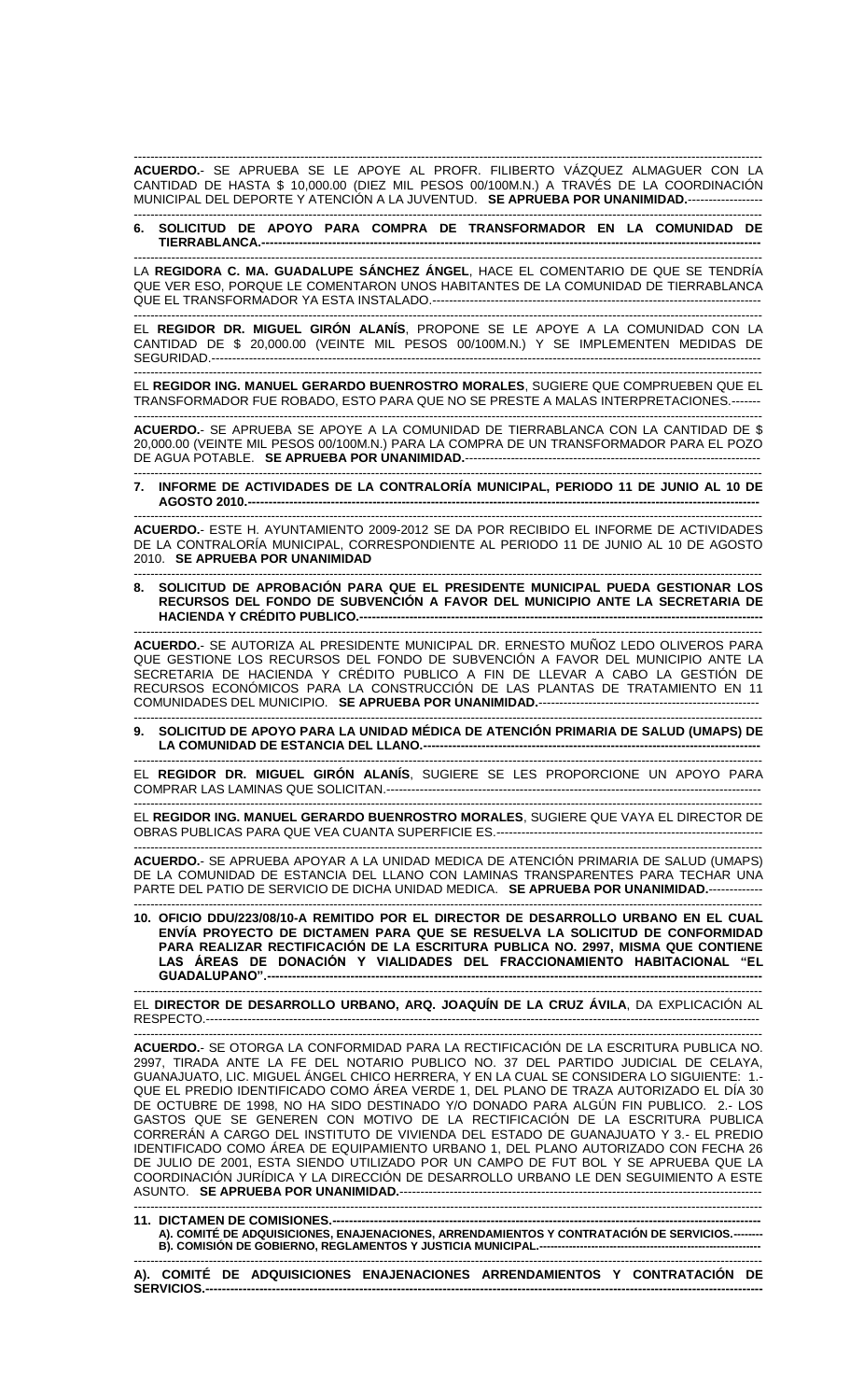------------------------------------------------------------------------------------------------------------------------------------------------------- **1**.- EL **SECRETARIO DEL H. AYUNTAMIENTO LIC. JUAN ANTONIO GARCÍA OLIVEROS**, DA LECTURA AL ACTA NO. 20ª DE FECHA 20 DE JULIO DE 2010, DEL COMITÉ DE ADQUISICIONES, ENAJENACIONES, ARRENDAMIENTOS Y CONTRATACIÓN DE SERVICIOS DEL MUNICIPIO DE APASEO EL GRANDE, GTO., EN LAS CUALES SE APROBARON LOS SIGUIENTES ACUERDOS: **20.I** ANALIZADAS Y DISCUTIDAS LAS COTIZACIONES PRESENTADAS, ÉSTE COMITÉ APRUEBA POR UNANIMIDAD AUTORIZAR A LA DIRECCIÓN DE SERVICIOS GENERALES Y ECOLOGÍA A ADQUIRIR CON EL PROVEEDOR **DISTRIBUIDORA REGIONAL, S.A. DE C.V.** LO SIGUIENTE: 1 (UNO) CAMIÓN FORD F-350 KTP XL 2011 DESCRIPCIÓN: MOTOR V8 Y 6.2 L, POTENCIA DE 385 HP Y UN TORQUE DE 450 LB FT, TRANSMISIÓN MANUAL DE 5 VELOCIDADES CON SOBREMARCHA, RINES DE ACERO DE 16´ INYECCIÓN DE COMBUSTIBLE SECUENCIAL ELECTRÓNICA MULTIPUESTO, FRENOS DELANTEROS Y TRASEROS DE DISCO CON ABS, LLANTAS (7) RADIAL LT245/75R17, DIRECCIÓN HIDRÁULICA, CRISTALES TINTADOS SOLAR, BOLSAS DE AIRE PARA CONDUCTOR, CINTURONES DE SEGURIDAD, RADIO AM/FM CON RELOJ DIGITAL, BARRA ESTABILIZADORA DELANTERA Y TRASERA, ASIENTOS TIPO 40/20/40, PARRILLA EN COLOR NEGRO **A UN COSTO DE \$ 276,500.00 (DOSCIENTOS SETENTA Y SEIS MIL QUINIENTOS PESOS 00/100 MN) COSTO NETO.** PARA CUBRIR EL PAGO DE ESTA ADQUISICIÓN SE TOMARÁ DE LA CUENTA RAMO XXXIII, FONDO II 2010, PARTIDA 5-517-007-513-001-500-510 DENOMINADA VEHÍCULOS Y EQUIPO TERRESTRE Y PARA CONTROL DE PRESUPUESTO PROGRAMÁTICO CARGARÁ AL PROGRAMA 1, PROYECTO 1, META 1. **20.II** ANALIZADAS Y DISCUTIDAS LAS COTIZACIONES PRESENTADAS, ÉSTE COMITÉ APRUEBA POR UNANIMIDAD AUTORIZAR A LA DIRECCIÓN DE SERVICIOS GENERALES Y ECOLOGÍA A ADQUIRIR CON EL PROVEEDOR **JUAN MARIO SÁNCHEZ ORTEGA Y/O VIVERO LAS ORQUÍDEAS** LO SIGUIENTE: 1,500 (MIL QUINIENTOS) ÁRBOL LAUREL DE 2 MT ALTURA, 1.5" DE DIÁMETRO A UN COSTO UNITARIO DE \$ 50.00 (CINCUENTA PESOS 00/100 MN), DANDO UN TOTAL DE \$ 75,000.00 (SETENTA Y CINCO MIL PESOS 00/100 MN), 200 (DOSCIENTOS) ÁRBOL TABACHÍN DE 2 MT ALTURA, 1.5" DE DIÁMETRO A UN COSTO DE \$ 50.00 (CINCUENTA PESOS 00/100 MN), DANDO UN TOTAL DE \$ 10,000.00 (DIEZ MIL PESOS 00/100 MN) Y 3,000 (TRES MIL) ÁRBOL PIRUL MEXICANO DE 2 MT ALTURA, 1.5" DE DIÁMETRO A UN COSTO DE \$ 50.00 (CINCUENTA PESOS 00/100 MN), DANDO UN TOTAL DE \$ 150,000.00 (CIENTO CINCUENTA MIL PESOS 00/100 MN), **DANDO UN TOTAL DE LA COMPRA DE \$ 235,000.00 (DOSCIENTOS TREINTA Y CINCO MIL PESOS 00/100 MN) COSTO NETO.** PARA CUBRIR EL PAGO DE ESTA ADQUISICIÓN SE TOMARÁ DE LA CUENTA RAMO XXXIII, FONDO II 2010, PARTIDA 5-517-007-513-002- 200-213 DENOMINADA MATERIAL AGROPECUARIO Y PARA CONTROL DE PRESUPUESTO PROGRAMÁTICO CARGARÁ AL PROGRAMA 6, PROYECTO 6, META 6. **20.III** ANALIZADAS Y DISCUTIDAS LAS COTIZACIONES PRESENTADAS, ÉSTE COMITÉ APRUEBA POR UNANIMIDAD AUTORIZAR AL ÁREA DE COMUNICACIÓN SOCIAL A ADQUIRIR CON EL PROVEEDOR **TOMAS SOLÓRZANO BRINGAS Y/O LASSER BEAM**, LO SIGUIENTE: 1 (UNO) EQUIPO DE CÓMPUTO CARACTERÍSTICAS; 1 (UNO) PROCESADOR COREL 2 DUO A 2.93 3 MB INTEL A UN COSTO DE \$ 2,252.00 (DOS MIL DOSCIENTOS CINCUENTA Y DOS PESOS 00/100 MN), 1 (UNA) TARJETA DE VIDEO DE 128 PSI EXPRESS A UN COSTO DE \$ 674.00 (SEISCIENTOS SETENTA Y CUATRO PESOS 00/100 MN), 1 (UNO) DISCO DURO 1 TB A UN COSTO DE \$ 1,210.00 (MIL DOSCIENTOS DIEZ PESOS 00/100 MN), 1 (UNA) MEMORIA RAM 4 GIGAS R3 A UN COSTO DE \$ 1,578.00 (MIL QUINIENTOS SETENTA Y OCHO PESOS 00/100 MN), 1 (UNA) TARJETA MADRE INTEL O GIGABYTE A UN COSTO DE \$ 1,498.00 (MIL CUATROCIENTOS NOVENTA Y OCHO PESOS 00/100 MN), 1 (UNO) QUEMADOR DE DVD SAM A UN COSTO DE \$ 349.00 (TRESCIENTOS CUARENTA Y NUEVE PESOS 00/100 MN), 1 (UNO) MULTILECTOR DE TARJETA SONY A UN COSTO DE \$ 80.00 (OCHENTA PESOS 00/100 MN), 1 (UNO) MONITOR DE 21.5 NEGRO SAMSUNG A UN COSTO DE \$ 2,580.00 (DOS MIL QUINIENTOS OCHENTA PESOS 00/100 MN), 1 (UNO) GABINETE DE MEDIA TORRE BLECODE A UN COSTO DE \$ 525.00 (QUINIENTOS VEINTICINCO PESOS 00/100 MN), 1 (UNO) KIT TECLADO, MOUSE, BOCINAS LOGITECH A UN COSTO DE \$ 251.00 (DOSCIENTOS CINCUENTA Y UN PESOS 00/100 MN) Y 1 (UNO) REGULADOR DE VOLTAJE BASIC A UN COSTO DE \$ 243.00 (DOSCIENTOS CUARENTA Y TRES PESOS 00/100 MN)**, DANDO UN TOTAL DEL EQUIPO DE \$ 11,240.00 (ONCE MIL DOSCIENTOS CUARENTA PESOS 00/100 MN) IVA INCLUIDO**. PARA CUBRIR EL PAGO DE ESTA ADQUISICIÓN SE TOMARÁ DE LA CUENTA PÚBLICA, PARTIDA 5-515-002-500-508-000-000 DENOMINADA BIENES INFORMÁTICOS Y PARA CONTROL DE PRESUPUESTO PROGRAMÁTICO CARGARÁ AL PROGRAMA 2, PROYECTO 2, META 2., ACTA QUE SE ANEXA AL APÉNDICE DE LA PRESENTE SESION.---

------------------------------------------------------------------------------------------------------------------------------------------------------- **ACUERDO.**- SE APRUEBAN LOS ACUERDOS TOMADOS EN EL ACTA NO. 20ª DE FECHA 20 DE JULIO DE 2010, DEL COMITÉ DE ADQUISICIONES, ENAJENACIONES, ARRENDAMIENTOS Y CONTRATACIÓN DE SERVICIOS DEL MUNICIPIO DE APASEO EL GRANDE, GTO. **SE APRUEBA POR UNANIMIDAD.**---------------

## ------------------------------------------------------------------------------------------------------------------------------------------------------- **B). COMISIÓN DE GOBIERNO, REGLAMENTOS Y JUSTICIA MUNICIPAL.---**

------------------------------------------------------------------------------------------------------------------------------------------------------- **1**.- EL **SECRETARIO DEL H. AYUNTAMIENTO LIC. JUAN ANTONIO GARCÍA OLIVEROS**, DA LECTURA AL DICTAMEN NO. CGRJM/03/08/2010 RELATIVO AL OFICIO CIRCULAR NO. 43 ENVIADO POR LA COMISIÓN DE DERECHOS HUMANOS DEL CONGRESO DEL ESTADO EN EL CUAL REMITE LAS INICIATIVAS DE: LEY PARA LA PROTECCIÓN DE LOS DERECHOS DE LOS MENORES Y ADOLESCENTES DEL ESTADO DE GUANAJUATO, LEY DE LOS DERECHOS DE LAS NIÑAS, NIÑOS Y ADOLESCENTES DEL ESTADO DE GUANAJUATO Y LEY PARA LA PROTECCIÓN Y DEFENSA DE LOS DERECHOS DE LOS MENORES DEL ESTADO DE GUANAJUATO Y SUS MUNICIPIOS, EN EL CUAL SE RESUELVE LO SIGUIENTE: PRIMERO.- ESTA COMISIÓN RESULTÓ COMPETENTE PARA CONOCER DEL PRESENTE ASUNTO, DE CONFORMIDAD AL ARTÍCULO INVOCADO EN EL PROEMIO DEL PRESENTE DICTAMEN. SEGUNDO.- UNA VEZ ANALIZADO EL CONTENIDO DE LAS INICIATIVAS DE LEY DE REFERENCIA Y NO HABIENDO ENCONTRADO NINGUNA OBSERVACIÓN, ESTA COMISIÓN EMITE SU OPINIÓN EN EL SENTIDO DE QUE NO EXISTE INCONVENIENTE ALGUNO PARA LA APLICACIÓN DE LAS MISMAS, POR LO QUE SOLICITAMOS A LA SECRETARÍA DEL H. AYUNTAMIENTO POR SU CONDUCTO HAGA LLEGAR A LAS DIPUTADAS Y DIPUTADOS INTEGRANTES DE LOS DIFERENTES GRUPOS PARLAMENTARIOS DEL H. CONGRESO DEL ESTADO DE GUANAJUATO, LA PRESENTE RESOLUCIÓN. TERCERO.- ESTA COMISIÓN PONE A CONSIDERACIÓN DEL H. AYUNTAMIENTO EL PRESENTE DICTAMEN PARA SU APROBACIÓN O LO CONDUCENTE, DICTAMEN QUE SE ANEXA AL APÉNDICE DEL ACTA DE LA **PRESENTE SESIÓN.-------------------**

-------------------------------------------------------------------------------------------------------------------------------------------------------